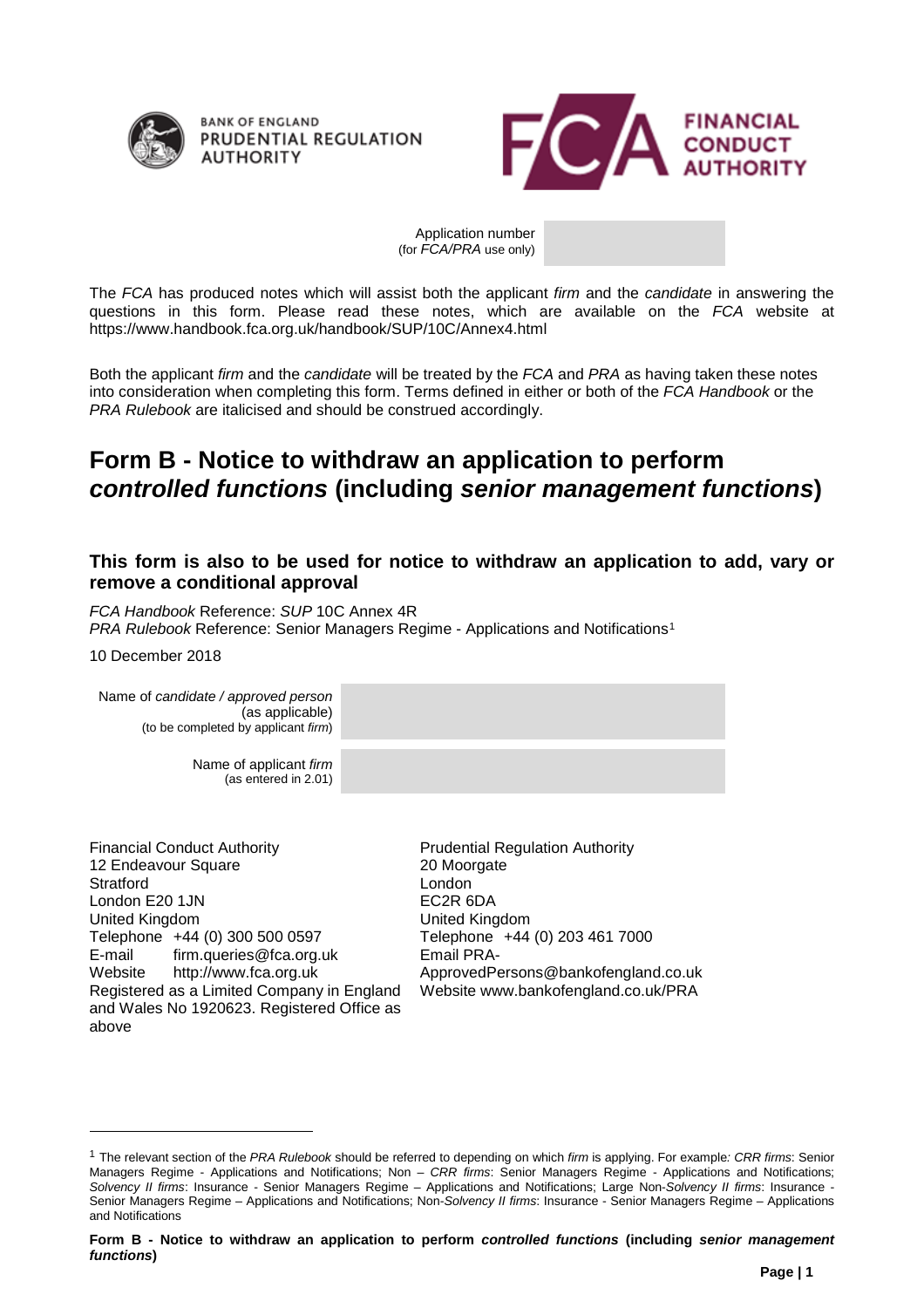# **Personal identification details Access 20 Section 1**

| 1.01 | Candidate/Approved Person Individual<br>Reference Number (IRN) |  |
|------|----------------------------------------------------------------|--|
| 1.02 | Title<br>(e.g. Mr, Mrs, Ms)                                    |  |
| 1.03 | Surname                                                        |  |
| 1.04 | ALL forenames                                                  |  |
| 1.05 | Date of birth                                                  |  |
| 1.06 | National Insurance number                                      |  |
| 1.07 | Candidate/Approved Person's private<br>address                 |  |

### **1.08** Phone number

### **1.09** Email address

Thave supplied further information<br>
related to this page in Section 4 YES NO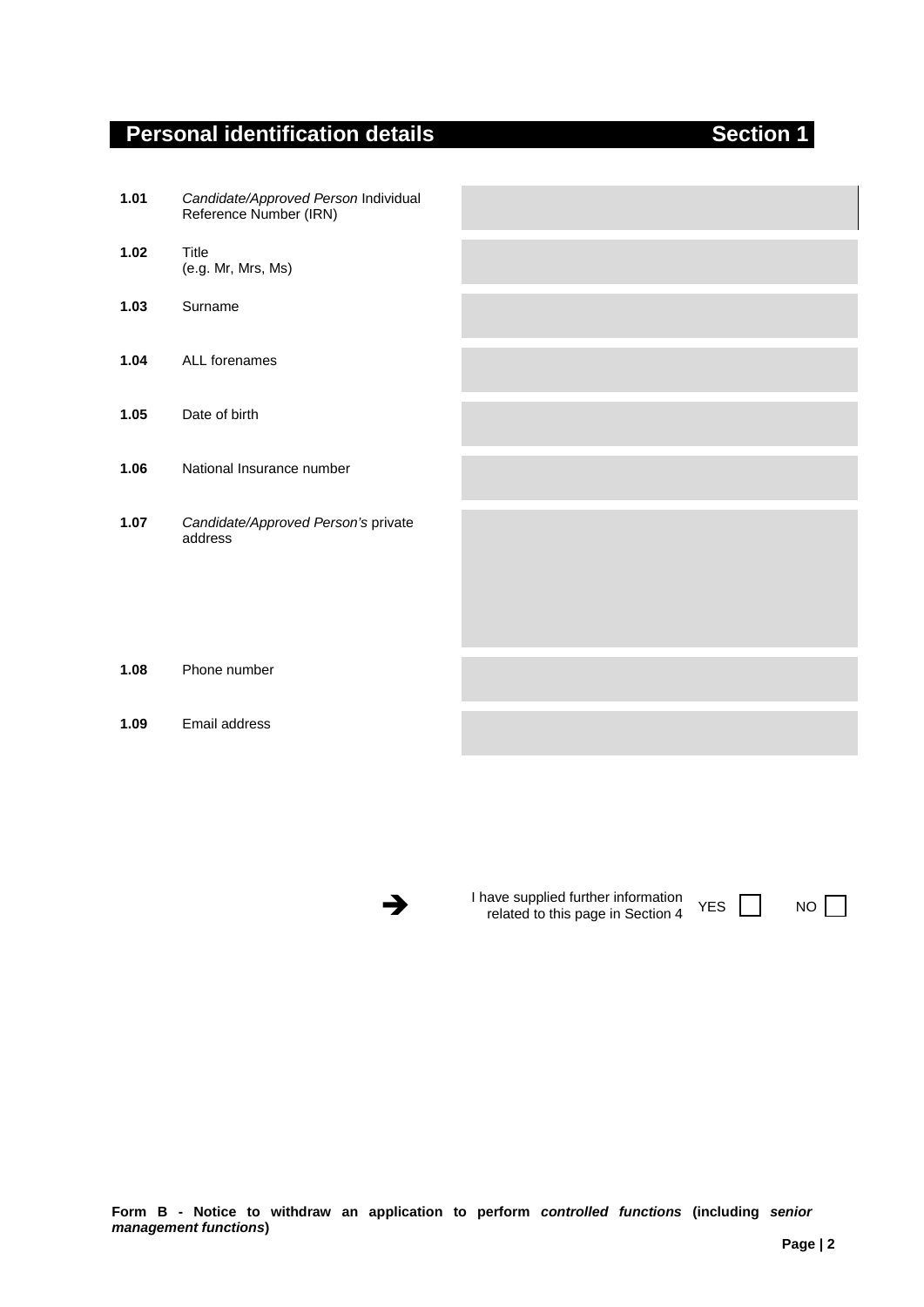# **Firm identification details Section 2**

| 2.01   | Name of applicant firm                                                              |
|--------|-------------------------------------------------------------------------------------|
| 2.02   | Firm Reference Number (FRN)                                                         |
| 2.03 a | Who should the FCA/PRA contact at the<br>applicant firm in relation to this notice? |
| b      | Position                                                                            |
| c      | Phone number                                                                        |
| d      | E-mail                                                                              |

Please note that the contact at the applicant *firm* cannot be the same *person* as the *candidate*

### **2.04** *Firms* included on application form (including applicant *firm*)

|   | <b>FRN</b> | Name of firm | <b>Controlled function or Senior</b><br><b>Management Function</b> |
|---|------------|--------------|--------------------------------------------------------------------|
| a |            |              |                                                                    |
| b |            |              |                                                                    |
| c |            |              |                                                                    |
| d |            |              |                                                                    |
| е |            |              |                                                                    |

If this is notice to withdraw an application to perform *controlled functions* (including *senior management functions*), please complete Sections 3, 5, and 6.

If this is notice to withdraw an application to vary a conditional approval for the performance of a *senior management function*, please complete Sections 4, 5 and 6.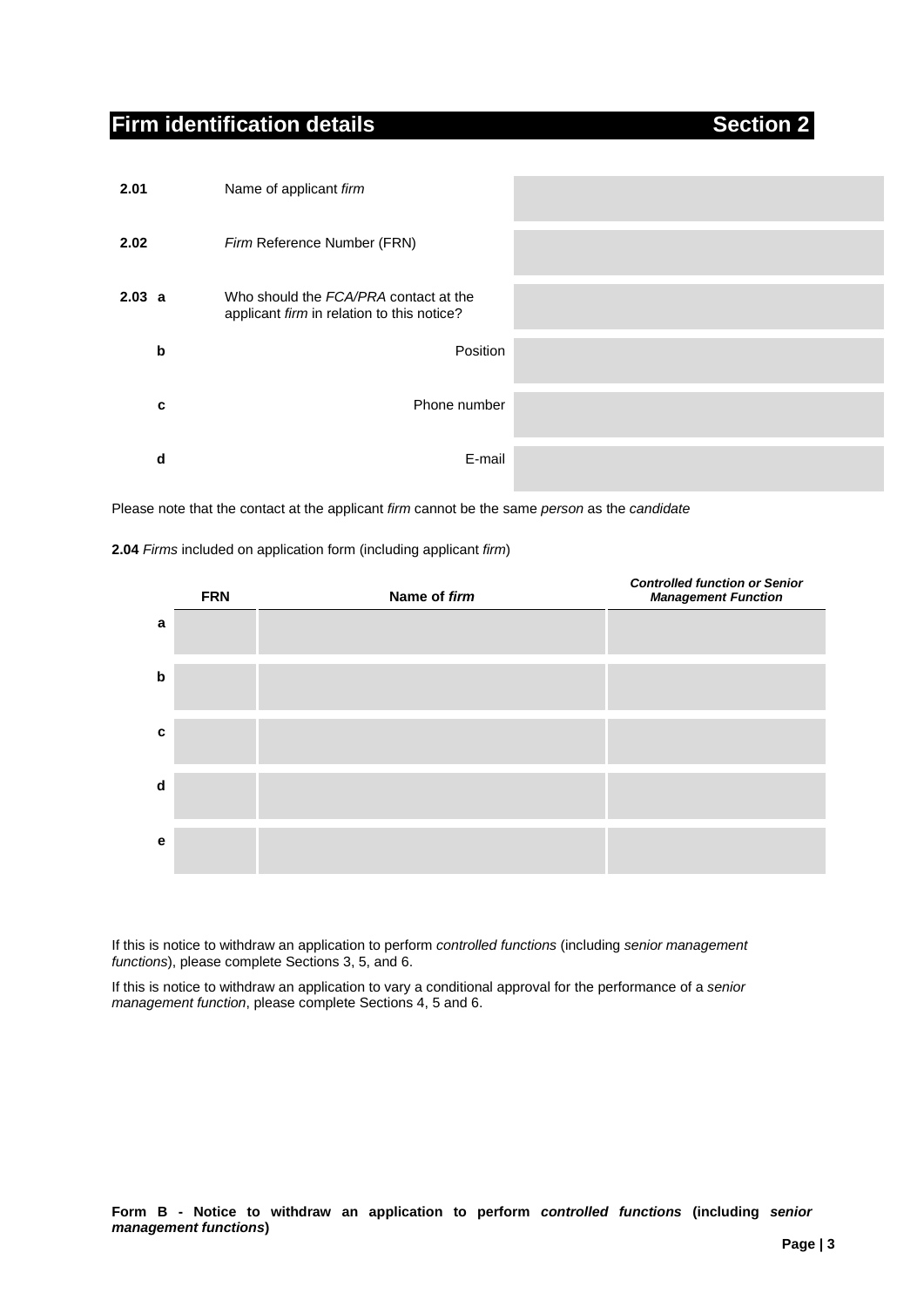## **Reason for Withdrawal Section 3**

- **3.01** Indicate the reason for withdrawal of application to perform *controlled functions* including *senior management functions*
- *a* Internal movement of staff *b* Dismissal/Termination of employment or contract *c* Resignation 0000 *d* Redundancy *e* Withdrawal of offer of employment *f* End of contract *g* Suspension *h* Other **Give details in Section 5**



**1** have supplied further information<br>
related to this page in Section 5 YES NO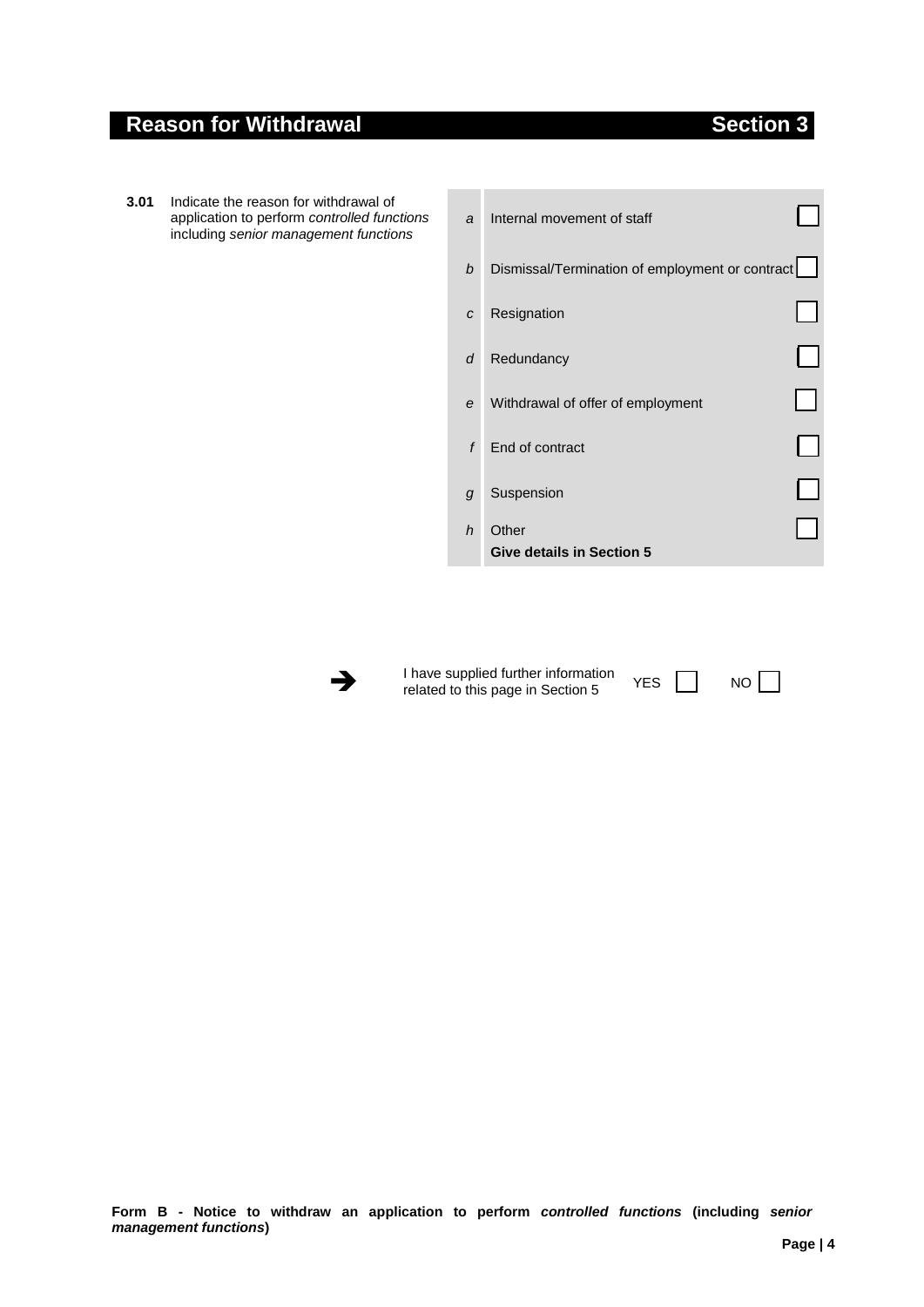## **Reason for Withdrawal Section 4**

**4.01 Only complete this section if this is notice to withdraw an application to vary a conditional approval for the performance of a** *senior management function.*

> Indicate the reason(s) for withdrawal of an application to vary a conditional approval for the performance of a *senior management function* (including reference number of prior application).



I have supplied further information<br>
related to this page in Section 5 YES NO

**Form B - Notice to withdraw an application to perform** *controlled functions* **(including** *senior management functions***)**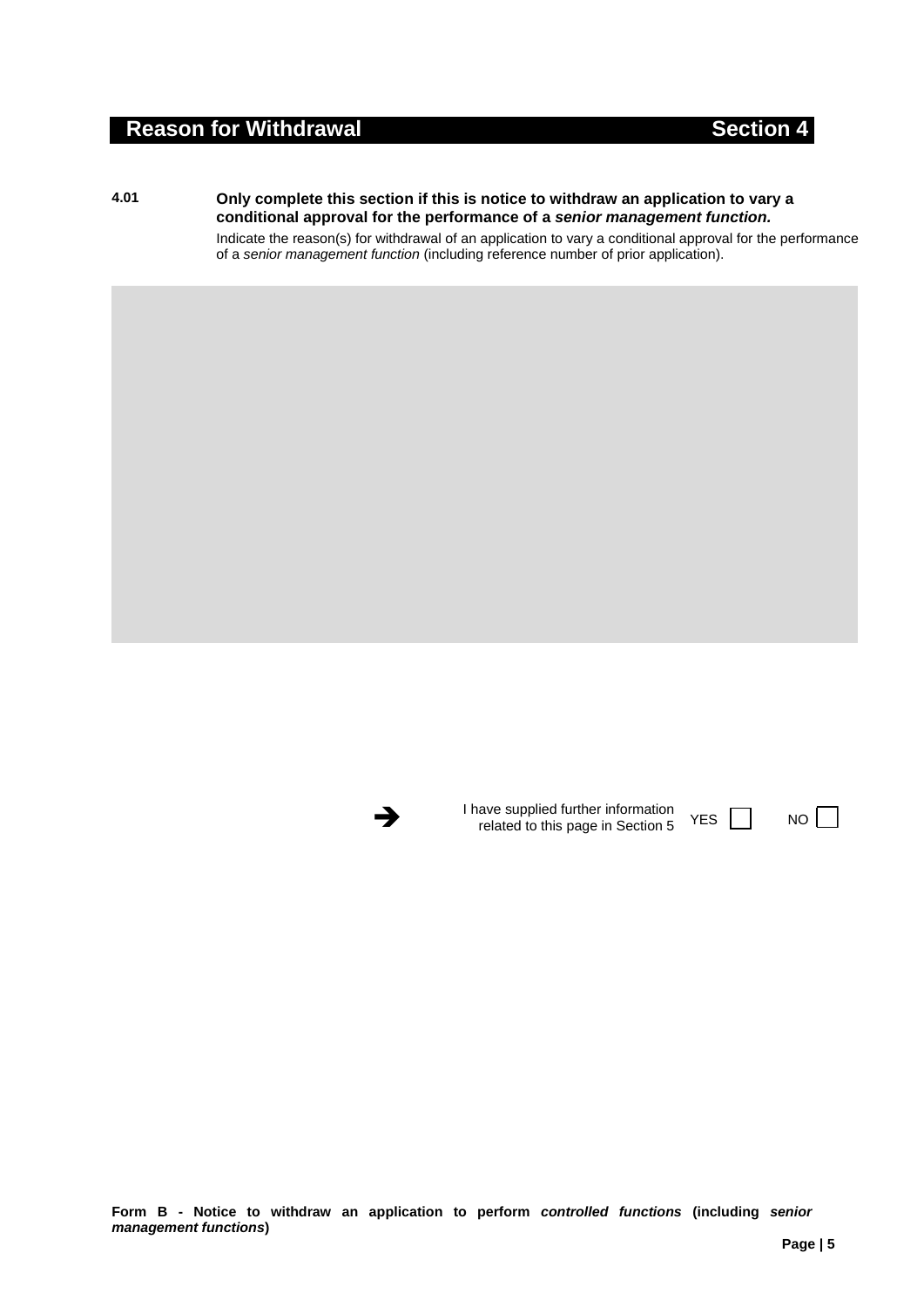# **Supplementary Information Section 5** Section 5

**5.01** Include here any issues that arose in relation to this withdrawal, such as resignation or termination of contract. Indicate clearly to which question supplementary information relates.

| Question | Information |
|----------|-------------|
|          |             |
|          |             |
|          |             |
|          |             |
|          |             |
|          |             |
|          |             |
|          |             |
|          |             |
|          |             |
|          |             |
|          |             |
|          |             |
|          |             |
|          |             |
|          |             |
|          |             |
|          |             |
|          |             |
|          |             |
|          |             |
|          |             |
|          |             |
|          |             |
|          |             |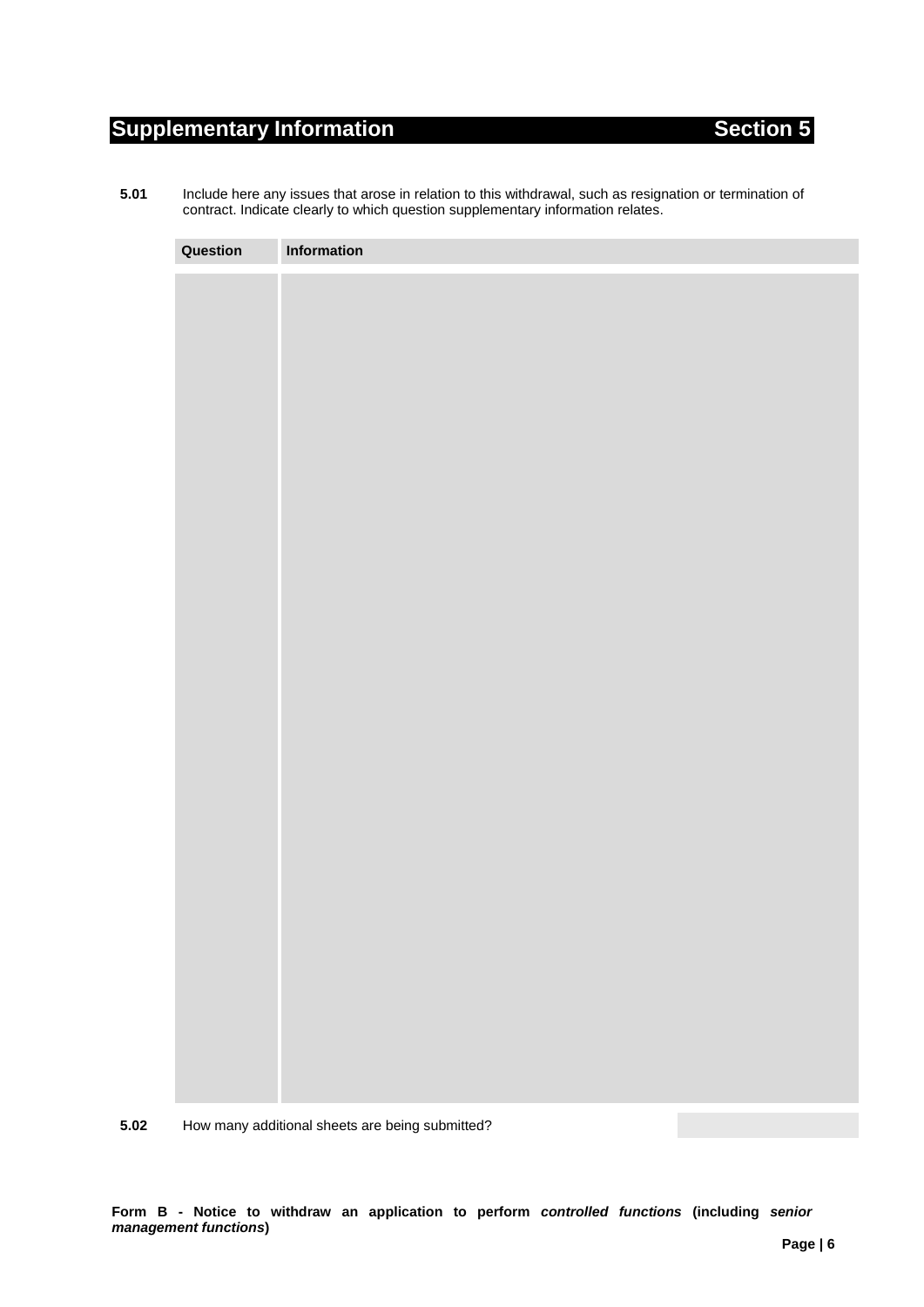## **Declarations** Section 6

## **DECLARATION OF** *CANDIDATE/APPROVED PERSON*

Knowingly or recklessly giving the *FCA* and/or *PRA* information which is false or misleading in a material particular may be a criminal offence (section 398 of the Financial Services and Markets Act 2000 – 'FSMA').

It should not be assumed that information is known to the *FCA* and/or *PRA* merely because it is in the public domain or has previously been disclosed to the *FCA* and/or *PRA* or another *regulatory body*. If there is any doubt about the relevance of information, it should be included.

#### **Data Protection**

For the purposes of complying with data protection legislation, please read our privacy notices:

FCA's privacy notice https://www.fca.org.uk/data-protection

Bank of England's privacy notice https://www.bankofengland.co.uk/prudential-regulation/authorisations

These notices will tell you what to expect when the *FCA* and/or the Bank of England collects personal information, including how and why we use your personal information and who to contact if you have any queries or wish to exercise your rights

**I confirm that the information in this form is accurate and complete to the best of my knowledge and belief and that I have read the notes to this form.**

| 6.01 | Candidate/approved person's full name |  |
|------|---------------------------------------|--|
| 6.02 | Signature                             |  |
|      | Date                                  |  |

## **DECLARATION BY** *APPOINTED REPRESENTATIVE* **OR OTHER** *FIRM* (if applicable)

**We concur that the application to perform** *controlled functions (including senior management functions)* **made in respect of the above** *candidate* **should be withdrawn with immediate effect.**

| 6.03 | Name of appointed representative<br>or other firm                                           |  |
|------|---------------------------------------------------------------------------------------------|--|
| 6.04 | Name of <i>person</i> signing<br>on behalf of the appointed representative<br>or other firm |  |
| 6.05 | Job title                                                                                   |  |
| 6.06 | Signature                                                                                   |  |
|      | Date                                                                                        |  |